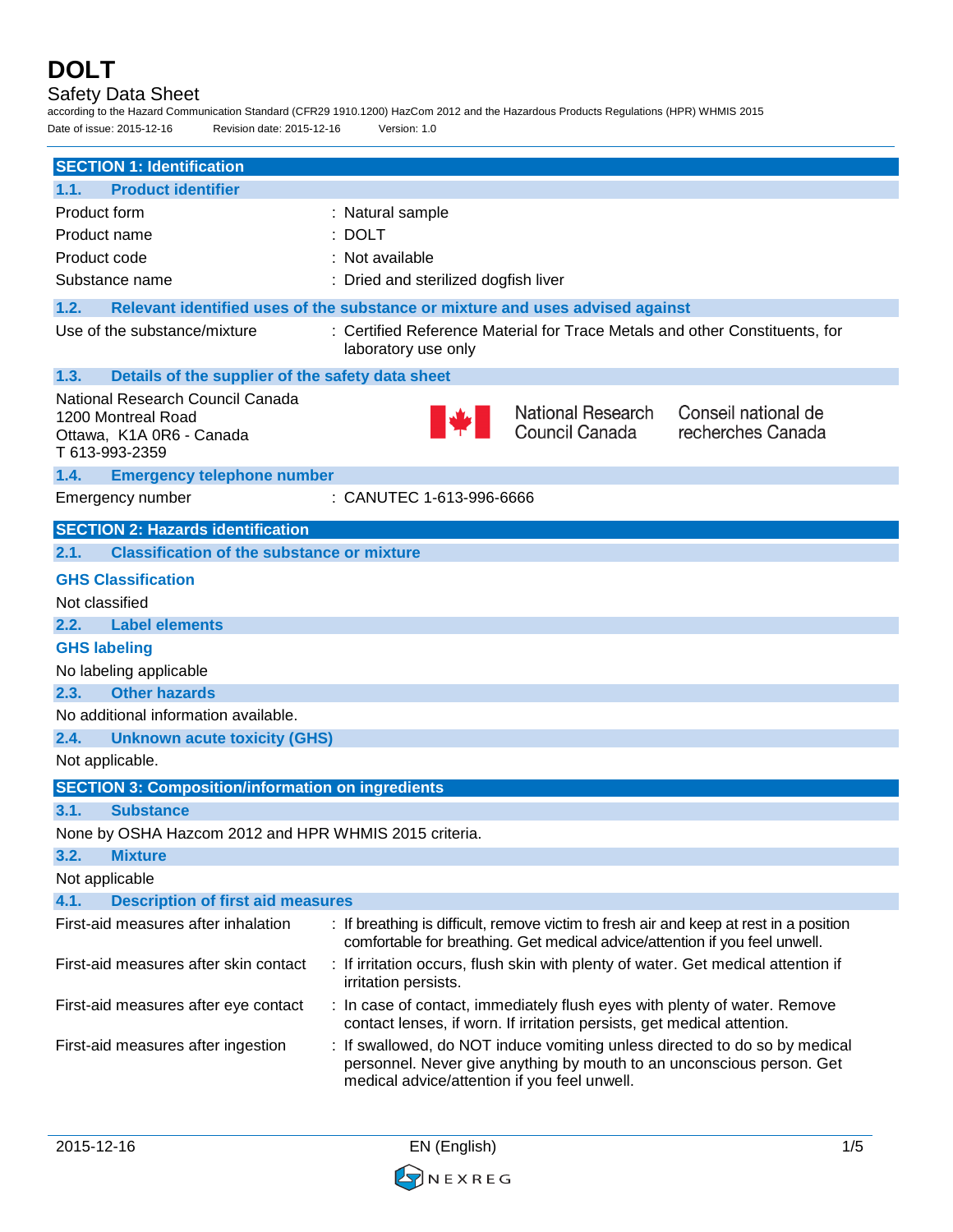Safety Data Sheet

according to the Hazard Communication Standard (CFR29 1910.1200) HazCom 2012 and the Hazardous Products Regulations (HPR) WHMIS 2015

| 4.2.                                 | Most important symptoms and effects, both acute and delayed                                                                                      |
|--------------------------------------|--------------------------------------------------------------------------------------------------------------------------------------------------|
| Symptoms/injuries after inhalation   | : May cause respiratory tract irritation.                                                                                                        |
| Symptoms/injuries after skin contact | : May cause skin irritation. Symptoms may include redness, drying, defatting<br>and cracking of the skin.                                        |
| Symptoms/injuries after eye contact  | : May cause eye irritation. Symptoms may include discomfort or pain, excess<br>blinking and tear production, with possible redness and swelling. |
| Symptoms/injuries after ingestion    | : May be harmful if swallowed. May cause stomach distress, nausea or vomiting.                                                                   |

**4.3. Indication of any immediate medical attention and special treatment needed**

Symptoms may not appear immediately. In case of accident or if you feel unwell, seek medical advice immediately (show the label or SDS where possible).

| <b>SECTION 5: Firefighting measures</b>                                     |                                                                                                                                                                                                                          |
|-----------------------------------------------------------------------------|--------------------------------------------------------------------------------------------------------------------------------------------------------------------------------------------------------------------------|
| 5.1.<br><b>Extinguishing media</b>                                          |                                                                                                                                                                                                                          |
| Suitable extinguishing media<br>Unsuitable extinguishing media              | : Treat for surrounding material.<br>: None known.                                                                                                                                                                       |
| 5.2.<br>Special hazards arising from the substance or mixture               |                                                                                                                                                                                                                          |
| Fire hazard                                                                 | : Products of combustion may include, and are not limited to: oxides of carbon.                                                                                                                                          |
| <b>Advice for firefighters</b><br>5.3.                                      |                                                                                                                                                                                                                          |
| Protection during firefighting                                              | : Keep upwind of fire. Wear full fire fighting turn-out gear (full Bunker gear)<br>and respiratory protection (SCBA).                                                                                                    |
| <b>SECTION 6: Accidental release measures</b>                               |                                                                                                                                                                                                                          |
| 6.1.                                                                        | Personal precautions, protective equipment and emergency procedures                                                                                                                                                      |
| General measures                                                            | : Use personal protection recommended in Section 8. Isolate the hazard area<br>and deny entry to unnecessary and unprotected personnel.                                                                                  |
| Methods and material for containment and cleaning up<br>6.2.                |                                                                                                                                                                                                                          |
| For containment                                                             | : Pick up large pieces, then place in a suitable container. Do not flush to<br>sewer or allow to enter waterways. Use appropriate Personal Protective<br>Equipment (PPE).                                                |
| Methods for cleaning up                                                     | : Vacuum or sweep material and place in a disposal container. Provide ventilation.                                                                                                                                       |
| <b>Reference to other sections</b><br>6.3.                                  |                                                                                                                                                                                                                          |
|                                                                             | See section 8 for further information on protective clothing and equipment and section 13 for advice on waste disposal.                                                                                                  |
| <b>SECTION 7: Handling and storage</b>                                      |                                                                                                                                                                                                                          |
| <b>Precautions for safe handling</b><br>7.1.                                |                                                                                                                                                                                                                          |
| Precautions for safe handling                                               | : Avoid contact with skin and eyes. Avoid breathing dust. Do not swallow. Handle<br>and open container with care. When using do not eat, drink or smoke.                                                                 |
| Hygiene measures                                                            | : Launder contaminated clothing before reuse. Wash hands before eating,<br>drinking, or smoking.                                                                                                                         |
| <b>Conditions for safe storage, including any incompatibilities</b><br>7.2. |                                                                                                                                                                                                                          |
| Storage conditions                                                          | : It is recommended that the material be stored tightly closed in a cool, clean<br>and dark location. The bottles should be opened only in a clean area with<br>precautions taken against contamination during sampling. |

**8.1. Control parameters**

No additional information available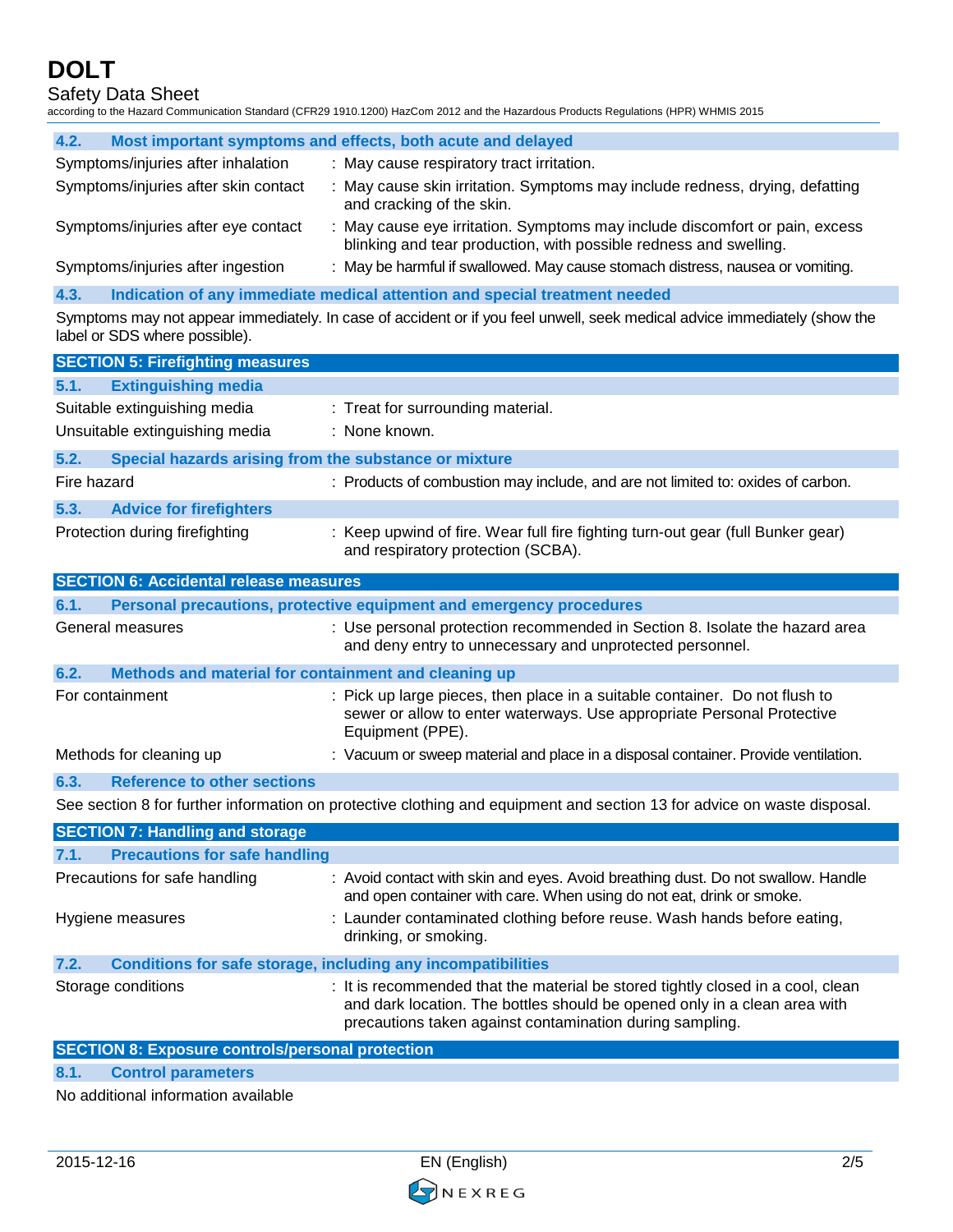## Safety Data Sheet

according to the Hazard Communication Standard (CFR29 1910.1200) HazCom 2012 and the Hazardous Products Regulations (HPR) WHMIS 2015

| 8.2.<br><b>Exposure controls</b> |                                                                                                                                                                                                            |
|----------------------------------|------------------------------------------------------------------------------------------------------------------------------------------------------------------------------------------------------------|
| Appropriate engineering controls | : Use ventilation adequate to keep exposures (airborne levels of dust, fume,<br>vapor, etc.) below recommended exposure limits.                                                                            |
| Hand protection                  | : Wear suitable gloves.                                                                                                                                                                                    |
| Eye protection                   | : Safety glasses or goggles are recommended when using product.                                                                                                                                            |
| Skin and body protection         | : Wear suitable protective clothing.                                                                                                                                                                       |
| Respiratory protection           | : In case of insufficient ventilation, wear suitable respiratory equipment.                                                                                                                                |
| Environmental exposure controls  | : Maintain levels below Community environmental protection thresholds.                                                                                                                                     |
| Other information                | : Do not eat, smoke or drink where material is handled, processed or stored.<br>Wash hands carefully before eating or smoking. Handle according to<br>established industrial hygiene and safety practices. |

| <b>SECTION 9: Physical and chemical properties</b> |                                                       |
|----------------------------------------------------|-------------------------------------------------------|
|                                                    | Information on basic physical and chemical properties |
|                                                    | Solid                                                 |
|                                                    | Powder                                                |
|                                                    | No data available                                     |
|                                                    | No data available                                     |
|                                                    | No data available                                     |
|                                                    | No data available                                     |
|                                                    | No data available                                     |
|                                                    | No data available                                     |
|                                                    | No data available                                     |
|                                                    | No data available                                     |
|                                                    | No data available                                     |
|                                                    | Not flammable                                         |
|                                                    | No data available                                     |
|                                                    | No data available                                     |
|                                                    | No data available                                     |
|                                                    | No data available                                     |
|                                                    | No data available                                     |
|                                                    | No data available                                     |
|                                                    | No data available                                     |
|                                                    | No data available                                     |
|                                                    | No data available                                     |
|                                                    | No data available                                     |
|                                                    | No data available                                     |
|                                                    | No data available                                     |
|                                                    | No data available                                     |
|                                                    |                                                       |

### **9.2. Other information**

No additional information available

### **SECTION 10: Stability and reactivity**

**10.1. Reactivity**

No dangerous reaction known under conditions of normal use.

#### **10.2. Chemical stability**

Stable under normal storage conditions.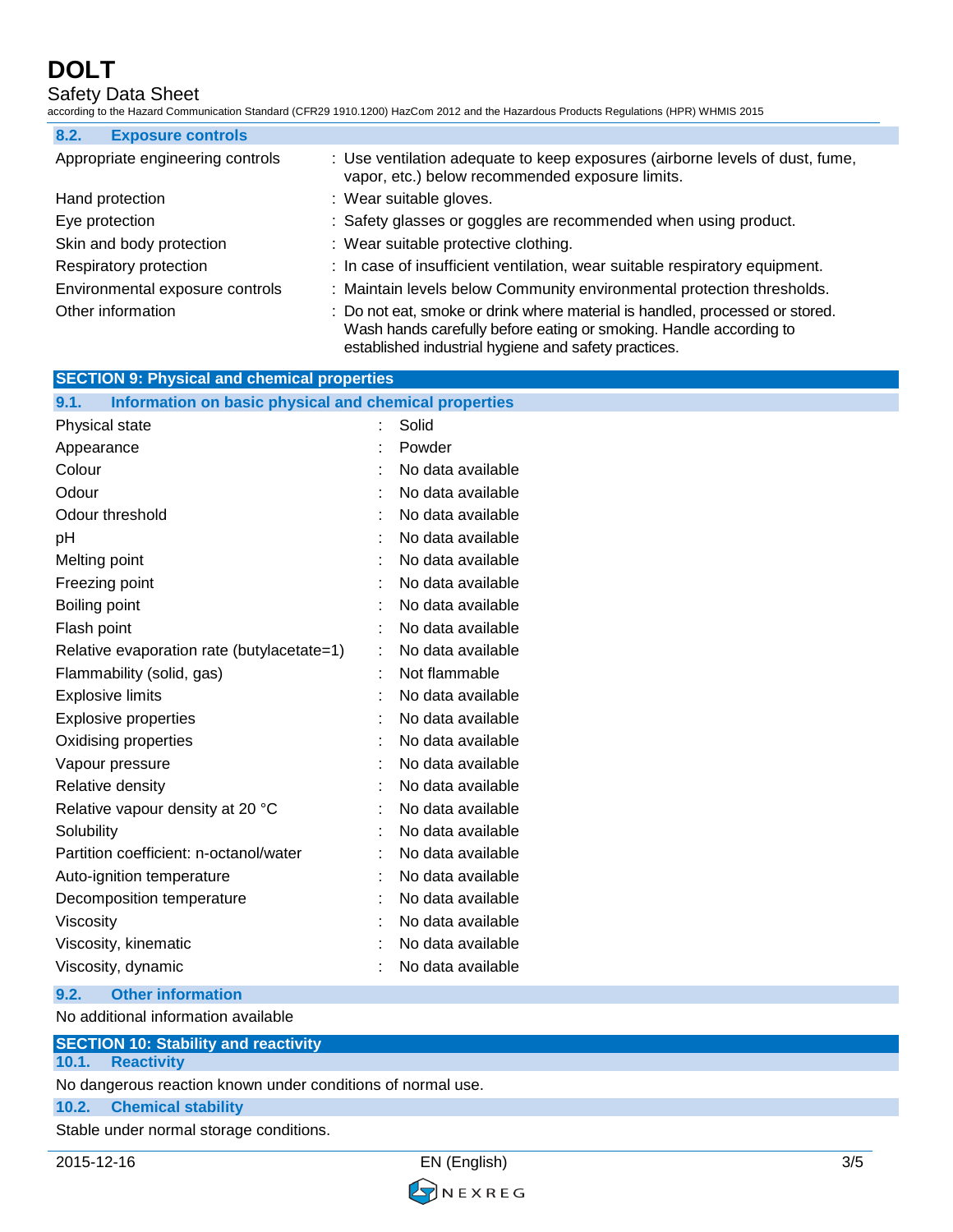Safety Data Sheet

|                                                             | according to the Hazard Communication Standard (CFR29 1910.1200) HazCom 2012 and the Hazardous Products Regulations (HPR) WHMIS 2015             |  |
|-------------------------------------------------------------|--------------------------------------------------------------------------------------------------------------------------------------------------|--|
| <b>Possibility of hazardous reactions</b><br>10.3.          |                                                                                                                                                  |  |
| No dangerous reaction known under conditions of normal use. |                                                                                                                                                  |  |
| <b>Conditions to avoid</b><br>10.4.                         |                                                                                                                                                  |  |
| Heat.                                                       |                                                                                                                                                  |  |
| 10.5.<br><b>Incompatible materials</b>                      |                                                                                                                                                  |  |
| None known.                                                 |                                                                                                                                                  |  |
| 10.6.<br><b>Hazardous decomposition products</b>            |                                                                                                                                                  |  |
| May include, and are not limited to: oxides of carbon.      |                                                                                                                                                  |  |
| <b>SECTION 11: Toxicological information</b>                |                                                                                                                                                  |  |
| 11.1. Information on toxicological effects                  |                                                                                                                                                  |  |
| Acute toxicity                                              | : Not classified.                                                                                                                                |  |
| <b>DOLT</b>                                                 |                                                                                                                                                  |  |
| LD50 oral rat                                               | No data available                                                                                                                                |  |
| LD50 dermal rabbit                                          | No data available                                                                                                                                |  |
| LC50 inhalation rat                                         | No data available                                                                                                                                |  |
| Skin corrosion/irritation                                   | : Based on available data, the classification criteria are not met                                                                               |  |
| Serious eye damage/irritation                               | : Based on available data, the classification criteria are not met                                                                               |  |
| Respiratory or skin sensitisation                           | : Based on available data, the classification criteria are not met                                                                               |  |
| Germ cell mutagenicity                                      | : Based on available data, the classification criteria are not met                                                                               |  |
| Carcinogenicity                                             | : Based on available data, the classification criteria are not met                                                                               |  |
| Reproductive toxicity                                       | : Based on available data, the classification criteria are not met                                                                               |  |
| Specific target organ toxicity (single<br>exposure)         | : Based on available data, the classification criteria are not met                                                                               |  |
| Specific target organ toxicity (repeated<br>exposure)       | : Based on available data, the classification criteria are not met                                                                               |  |
| Aspiration hazard                                           | : Based on available data, the classification criteria are not met                                                                               |  |
| Symptoms/injuries after inhalation                          | : May cause respiratory tract irritation.                                                                                                        |  |
| Symptoms/injuries after skin contact                        | : May cause skin irritation. Symptoms may include redness, drying, defatting<br>and cracking of the skin.                                        |  |
| Symptoms/injuries after eye contact                         | : May cause eye irritation. Symptoms may include discomfort or pain, excess<br>blinking and tear production, with possible redness and swelling. |  |
| Symptoms/injuries after ingestion                           | : May be harmful if swallowed. May cause stomach distress, nausea or vomiting.                                                                   |  |
| <b>SECTION 12: Ecological information</b>                   |                                                                                                                                                  |  |
| 12.1.<br><b>Toxicity</b>                                    |                                                                                                                                                  |  |
| Ecology - general                                           | : No additional information available.                                                                                                           |  |
| <b>Persistence and degradability</b><br>12.2.               |                                                                                                                                                  |  |
| <b>DOLT</b>                                                 |                                                                                                                                                  |  |

| ----                                      |                               |                  |  |
|-------------------------------------------|-------------------------------|------------------|--|
|                                           | Persistence and degradability | Not established. |  |
| 12.3.<br><b>Bioaccumulative potential</b> |                               |                  |  |
| <b>DOLT</b>                               |                               |                  |  |
|                                           | Bioaccumulative potential     | Not established. |  |
| 12.4.                                     | <b>Mobility in soil</b>       |                  |  |

No additional information available